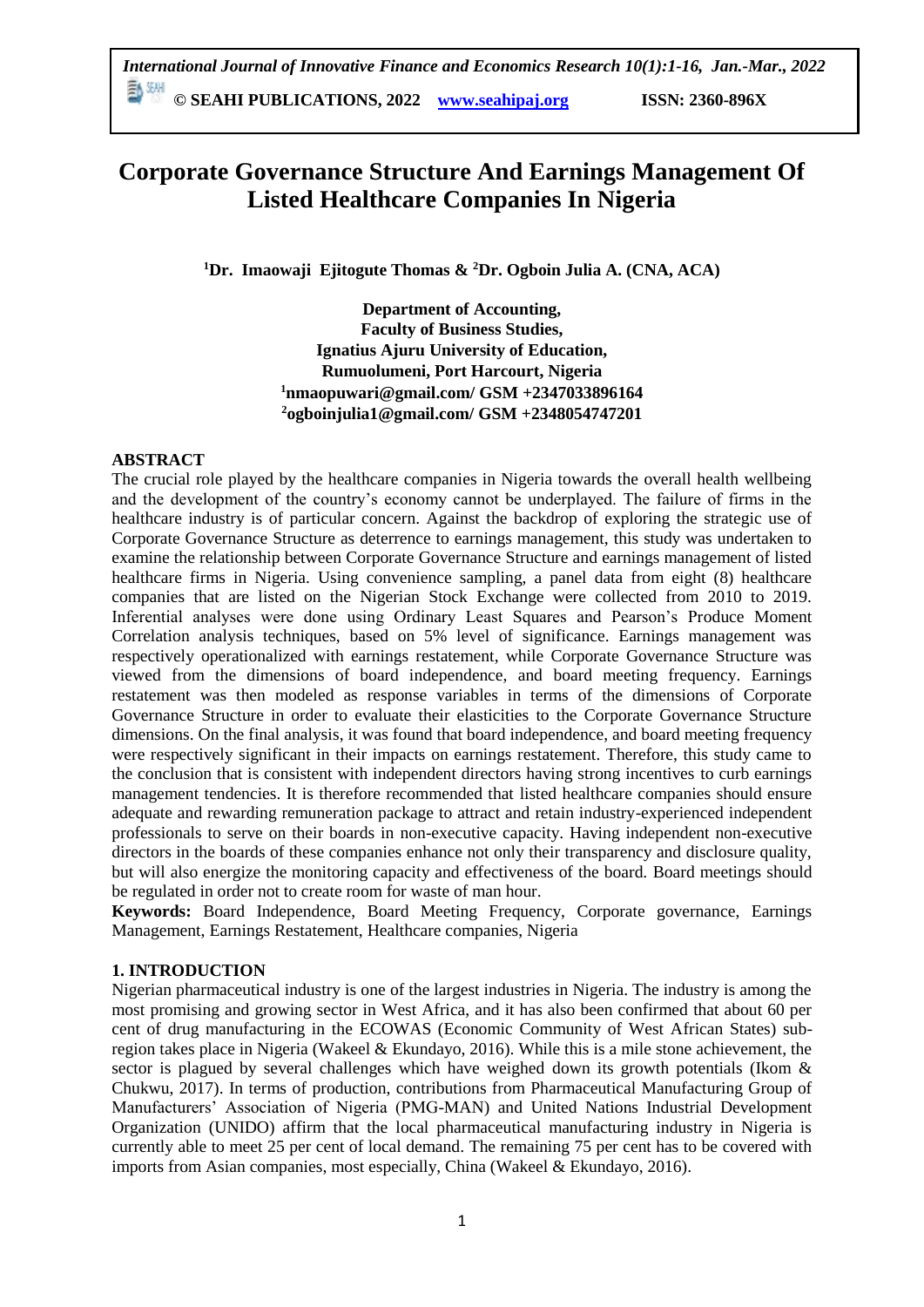The challenges that the sector is facing includes amongst others are exchange rate fluctuations, import duties, high taxation, poor infrastructure, inadequate human capital and non-availability of raw materials. This is as a result of the over dependence on the Nigerian oil market, excessive dependence on imports for both consumption and capital goods and the sharp fall in foreign exchange earnings. Thus as Ikom and Chukwu (2017) observed, the sector is in dire need of uninterrupted development, sustained democratic governance, investment-friendly environment as well as ultimate stability. One thing that can be deduced from here is that there is need for effective corporate governance so that the companies in the sector could become prudent in managing resources so as to ultimately remain afloat in their operations. Corporate governance mechanism encourages oversight and monitoring of management activities so as to engender the best international practices in corporate management (Lee, 2013). Strong corporate governance brings about a broad vision of the accounting process and this is associated with reported earnings (Heirany *et al.*, 2013).

Earnings management is an attempt by the managers of companies to manipulate the financial reporting process in other to achieve certain selfish objectives. It occurs when managers use judgment in financial reporting and structuring transactions to alter financial reports to either mislead some stakeholders about the economic performance of the company or to influence contractual outcomes that depend on reported accounting numbers. Managers have the motivation to conduct earnings management for selfish interests which may be inconsistent with the interest of the shareholders and investors (Jensen & Meckling, 1976).

Against the backdrop of mitigating the conflict of interest that follows the separation between corporate ownership and control, a number of scholars (Lee, 2013; Heirany et al., 2013; Gonzalez & Garcia-Meca, 2014) have suggested corporate governance mechanism as the panacea. Corporate governance is a mechanism that is employed to reduce the agency cost that arises as a result of the conflict of interest that exists between managers and shareholders (Shehu & Abubakar, 2012). The challenges that the sector is facing includes amongst others are exchange rate fluctuations, import duties, high taxation, poor infrastructure, inadequate human capital and non-availability of raw materials. This is as a result of the over dependence on the Nigerian oil market, excessive dependence on imports for both consumption and capital goods and the sharp fall in foreign exchange earnings.

Thus as Ikom and Chukwu (2017) observed, the sector is in dire need of uninterrupted development, sustained democratic governance, investment-friendly environment as well as ultimate stability. One thing that can be deduced from here is that there is need for effective corporate governance so that the companies in the sector could become prudent in managing resources so as to ultimately remain afloat in their operations. Several scholars have investigated the relationship between Corporate Governance Structure and earning management in various sectors in Nigeria. For instance, in recent times Al Azeez et al. (2019), Uwuigbe et al. (2018), Fadzilah (2017), Imoleayo et al. (2016), Kankanamage (2015), Daghsni et al. (2016), all focused on Corporate Governance Structure and earnings management. A good number of scholars like Fodio et al. (2013), Asogwa,et al. (2019), Adegbie and Fofah (2016), carried out their studies on corporate governance and earnings management in the banking and insurance sector.

Others like Igbodo (2017) investigated corporate governance and earnings management in the food and beverages sector. However, there is paucity of study on the possible impact of Corporate Governance Structure on earnings management in the healthcare sector in Nigeria.

#### **1.1 Conceptual Framework**

The conceptual framework of this study is viewed on presumed causal relationship between Corporate Governance Structure and earning management of listed healthcare companies in Nigeria. The model reveals three indices of corporate governance structure such as board independence, audit committee independence and board meeting frequency as the independent variables and two measures of earnings management which are earnings restatement and discretionary accruals. Each of the components of the Corporate Governance Structure was hypothesized to have influence on earning management. Firm size is selected as the contextual factor which is expected to moderate Corporate Governance Structure and earning management.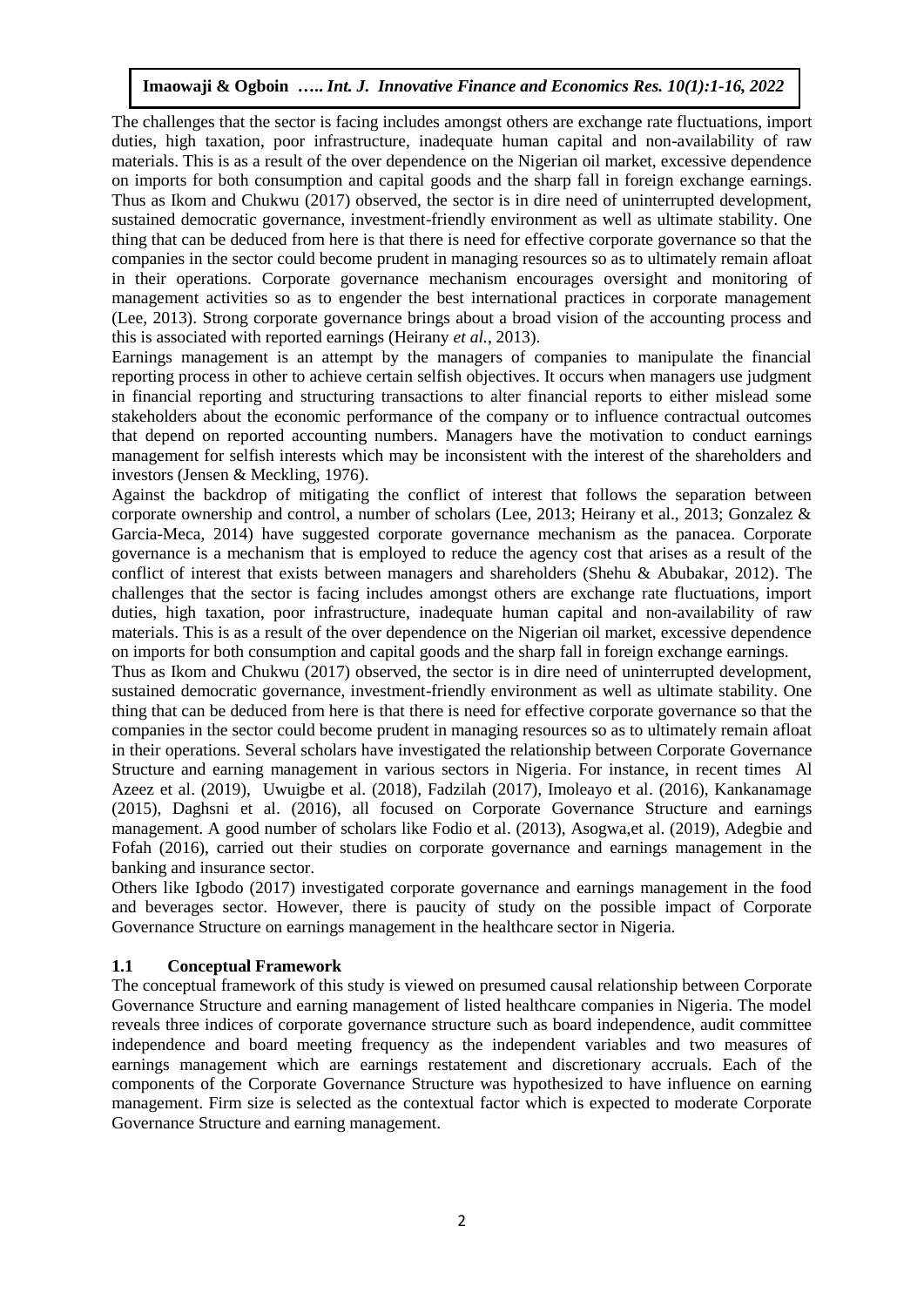

**Figure 1.1** Conceptual Framework of the relationship between Corporate Governance Structure and Earnings Management.

**Source:** Daghsini et al. (2016), Adegbie and Kofah (2016).

### **1.2 Aim and Objectives of the Study**

The general aim of this study was to investigate the relationship between Corporate Governance Structure and earning management of listed healthcare companies in Nigeria. The specific objectives are to:

1. determine the relationship between board independence and earnings restatement of listed healthcare companies in Nigeria;

2. ascertain the relationship between board meeting frequency and earnings restatement of listed healthcare companies in Nigeria;

### **1.3 Research Questions**

- 1. What is the relationship between board independence and earnings restatements of listed healthcare companies in Nigeria?
- 2. What is the relationship between board meeting frequency and earnings management of listed healthcare companies in Nigeria?

### **1.4 Research Hypothesis**

**Ho<sup>1</sup>** Board independence of listed healthcare companies in Nigeria does not have significant relationship with the probability of their earnings restatement.

**Ho<sup>2</sup>** Board meeting frequency of listed healthcare companies in Nigeria does not have significant relationship with the probability of their earnings restatement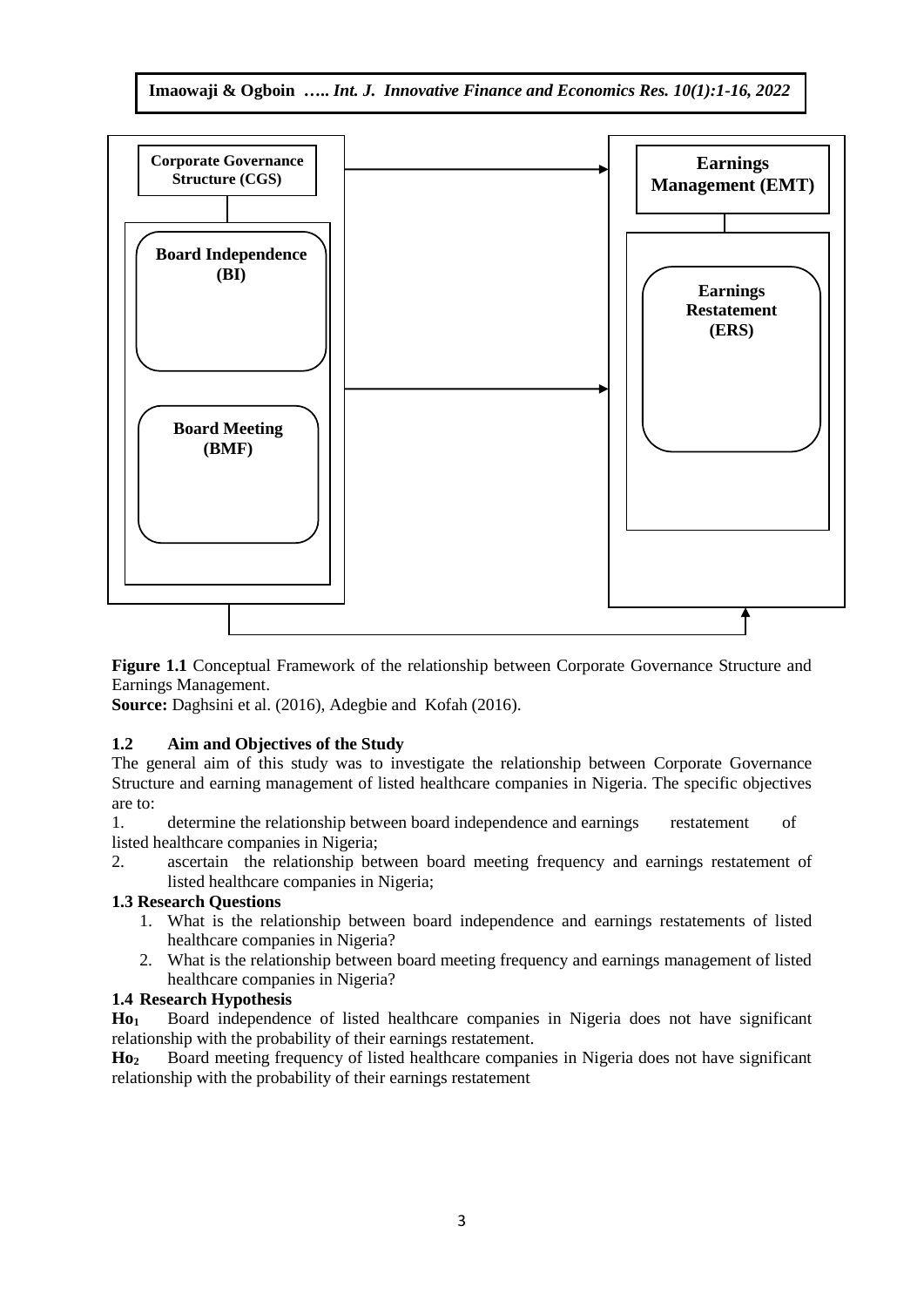## **2. REVIEW OF RELATED LITERATURE**

### **Corporate Governance Structure**

Corporate Governance Structure is an operating frame work for a panel of people who are elected to represent the shareholders of a firm, establish policies for management and make decisions about important issues in the company. The board of directors is the most imperative mechanism of corporate governance structure (Mohamed & Kandah, 2016). The corporate board of directors plays integral and crucial roles in every organization. The corporate governance structure involves composition, leadership and the information between board structures (Maassen, 1999). Though studies (Yermack, 1996 and Eisenberg et al, 1998) have shown no positive relationship between corporate governance structure and corporate performance, others (Zajac, 2001) also suggest that the size of the board of any corporate governance structure matters. Whilst larger boards are more difficult to coordinate, and may have communication and organization problems, a small board structure experiences efficiency problems. In most modern corporations, the size of the board varies from seven to eleven directors, with an average of about nine directors (Gillan, et al. 2007). Some studies (Seatles, 2005) also tie the minimum number of directors to the number of share-holders with voting rights, for example, there should be at least five directors for companies with 1,000 and fewer shareholders with voting rights and at least nine directors for companies with more than 10,000 shareholders with voting rights. According to Zahra and Pearce (1989), the decision on an ideal corporate governance structure in terms of composition of board should be based on significant environment, strategic and performance factors. Weil et al. (2012) proposes the nature, size and complexity of corporation, as well needs stage of development should inform decision on the size of the board. Generally for most of the firms, corporate governance structure ranges from seven to eleven directors, with an average of about nine directors, so ideally the corporate governance of a winning corporate structure should be the average nine, according to Boone et al. (2005). The board composition specifies the different kinds of directors put together to form the board. IFF (2002) suggests that as a best practice at least 1/3 of the board should be non-executive, majority of whom should be independent. The governance of companies lies on its board of directors. It is the responsibilities of the shareholders to ensure proper governance is put in place by appointing directors and auditors in the company. In this way, the board oversees the company by setting strategies, provision of leadership, supervision of the management and stewardship reporting to the shareholders. **Board Independence**

Board independence is the complete and unconditional freedom of a corporate board from any bias, both in deed and appearance, to exercise its authority in discharging its statutory function without fear or favour. Put differently, it is the situation whereby the board is collectively seen and perceived to be carrying out its avowed duty without fear or favour. The notion of board independence in corporate governance fundamentally requires that the board of directors be independent of management and the company. Independence can be achieved through the inclusion of disinterested parties, that is, outside directors, to increase the boards' ability to be more efficient in monitoring the top management (Fama & Jensen, 1983). Outside directors have more incentive to effectively monitor management because of a strong need to develop their reputations as expert decision makers. However, the success of these mechanisms depends upon its independence from management. Beasley's (1996) paper argues that the inclusion of grey directors who have affiliations with management may impair board independence. The independent directors must be solely outside directors who have no other relationship with the company except that of being on the board of directors.

In line with the notion of corporate governance as espoused in the literature, the need for the board to be independent of management is for the former to maintain a cautious vigilance over the activities of the latter. To this end, a number of studies' results have confirmed the notion that independent boards are more efficient in monitoring managerial opportunism.

According to Dunn (1987), boards dominated by outsiders stand in a better position to monitor and control managers. Outside directors are independent of the firm's management and they bring in their wealth of experience to the firm (Firstenberg & Makiel, 1980). From an agency standpoint, the ability of the board to act as an effective monitoring mechanism depends on its independence of management (Beasley, 1999). Fama and Jensen (1983) note that independent directors on boards make boards more effective in monitoring managers and exercising control on behalf of shareholders. Davidson, et al. (2005) find empirical support for the effective role of independent directors in constraining earnings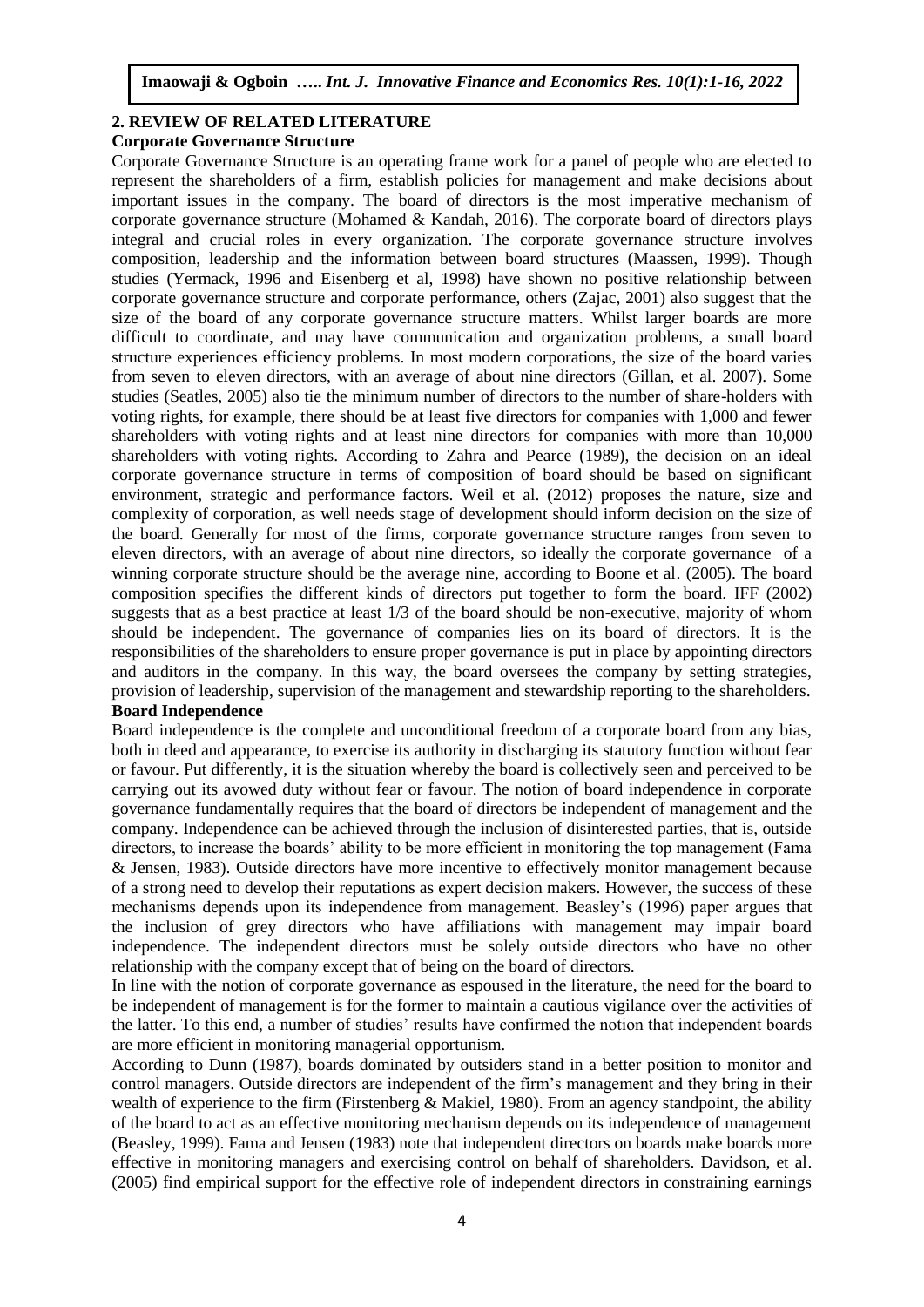management in Australian firms. Lin and Hwang, (2010) observe that the independence of the board of directors and its expertise have a negative relationship with earnings management. Hashim and Susela (2006), using a more recent sample, provides evidence of a significant contrary sign between board independence and earnings management and brings issues of whether Malaysian companies boards are effective and truly independent when performing their duties.

#### **Board Meeting Frequency**

The regular meeting of a board is of a great importance to the overall effectiveness and efficiency of that board. Board meeting is an organized set up arranged to assemble directly on the board to discuss and address relevant issues relating to their prior experiences, current predicament and forward looking matters as it relates to the organizations' going concern. Every director is expected to attend all board meetings as this forms part of the requirement for re-nomination as a board member (Eluyela et al., 2018). Board meeting assists directors to be well equipped with information and with all development within the organization.

The board meeting is a medium set up for deliberations on key issues amongst board members in order to make certain important decision for the progress and growth of any firm. The diligence of board members is often measured on the board meeting attendance frequency by each of the meeting members (Ghosh 2007; Johl et al., 2015). The board meeting frequency is a major way of measuring the effectiveness of a board because the directors are well informed and keep abreast of the activities within the organization when they meet regularly. It allows members of the board to interact among themselves thereby creating and strengthening of cohesive bonds that will engender mutual understanding for strategic decision that will contribute to improving management performance. Board meeting frequency is an important mechanism that could mitigate earrings management since it serves as an avenue where board members meet to deliberate on vital issues that will help in attaining firms' aims thereby curtailing earnings management practices. From the agency perspective, it is contended that when the board demonstrate more diligence in discharging its responsibility, this will enhance the overall over sign of the financial reporting process (Carcello et al., 2002).

The frequency of board meetings may reflect whether the board is active or not. It is generally believed that an active board is more effective in monitoring the management, so decisions made are more in line with the interest of majority, thus is conductive to enhance corporate performance. This was proven by Francis et al. (2012) in their study that revealed that board with a low frequency of meeting performs poorly compared to the board with high frequency. Nevertheless, the importance of board meeting cannot be overstressed because it is an important tool of governance.

#### **Concept of Earnings Management**

Corporate earning is the net income that represents a company's bottom line which has been recognized as a particularly most significant item in financial statements as they designate or signify the extent to which a company has engaged in value-added activities (Lev, 1989). Earnings signal the direction of resource allocation in capital markets as the theoretical value of a company's stock is the present value of its future earnings. Hence, increased earnings represent an increase in company value, while decreased earnings signal a decrease in the value of a company. Because of the connecting tissues that run through earnings, firm's value and private interests of firm's stakeholders, managers often resort to using their discretions to determine the outcome of earnings. Healy and Wahlen (1999) assert that earnings management occurs when management uses judgment in financial reporting and in structuring transactions to alter financial reports to either mislead some stakeholders about underlining economic performance of the company or to influence contractual outcomes that depend on reported accounting numbers. Managing earnings is the process of taking deliberate steps, prompted by constraints of generally accepted accounting principles, to bring income to a desired level of reported earnings (Davidson et al 1987). Earning management may take the form of either income-increasing or income-decreasing accounting choices. Opportunities for such manipulation arise because of flexibility permitted by GAAP and because it is costly to require and enforce less flexible financial reporting rules.

Dechow and Skinner, (2000) classify earnings management into three categories, namely: Fraudulent Accounting, Accruals Management, and Cash Flow earnings management (CFEM) which is more often referred to as Real Earnings Management (REM). Fraudulent Accounting involves accounting choices that violate GAAP; Accruals Management involves choices within-GAAP that try to "obscure" or "mask" true economic performance. Real earnings management occurs when managers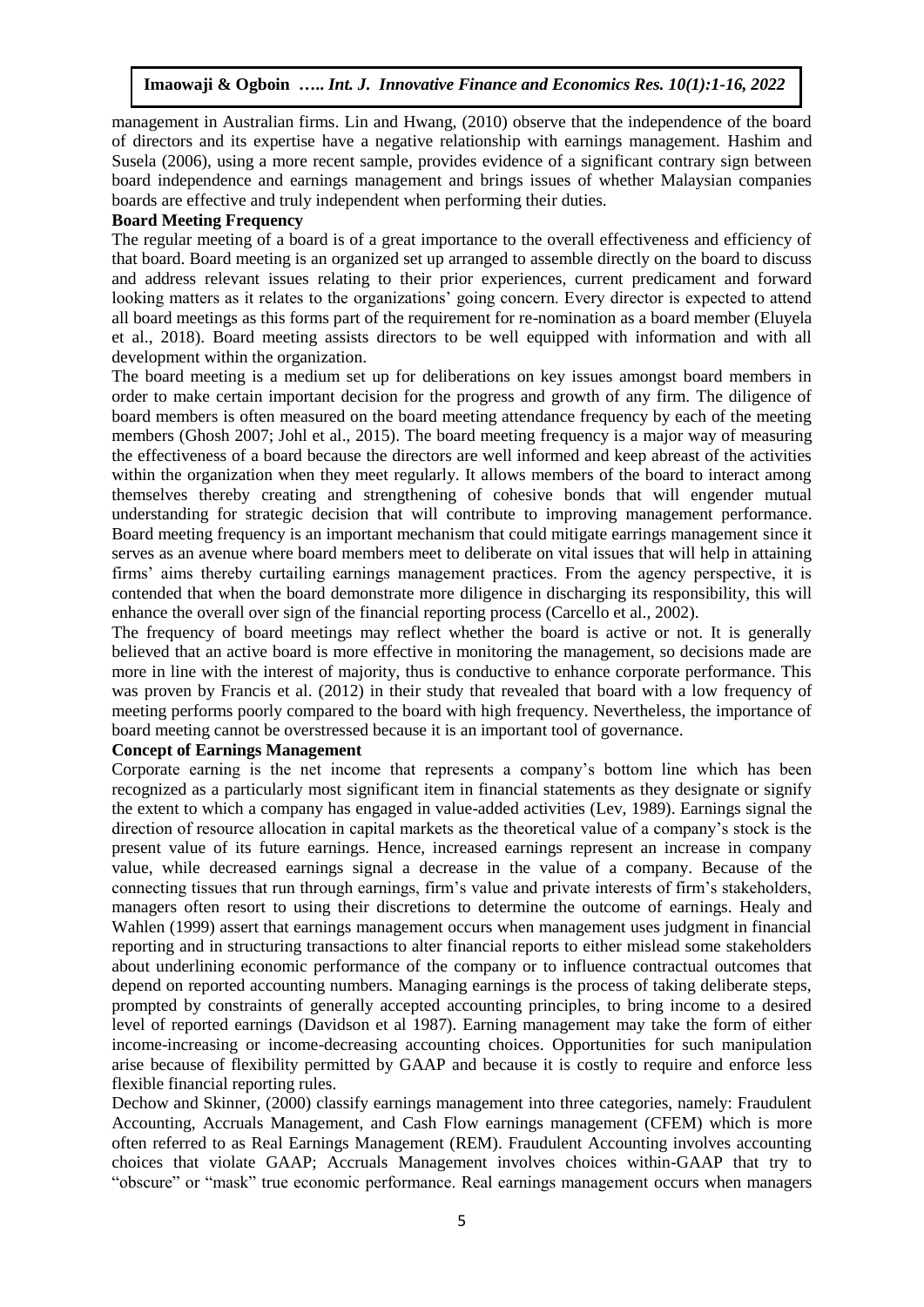undertake actions that involve changing a firm's underlying operations in an effort to boost current period earnings. Fraudulent accounting and accruals management are not accomplished by changing the underlying economic activities of the firm but through the choice of accounting methods used to represent those underlying activities. Dechow and Skinner (2000) further asserts that Accruals can be used to modify the timing of earnings recognition, thus causing earnings to either increase or decrease. Akers et al. (2007) defines earnings management as attempts by management to influence or manipulate reported earnings by using specific accounting methods (or changing methods), recognizing one-time non-recurring items, deferring or accelerating expense or revenue transactions, or using other methods designed to influence short-term earnings.

The desire to achieve a high stock price and/or to meet the earnings benchmark induces corporate managers to engage in earnings management. To meet a certain earnings target, managers can wait until the year-end to use discretionary accruals to manage reported earnings. But this strategy runs the risk that the amount of earnings that needs to be manipulated is greater than the available discretionary accruals because the discretion on accruals is bounded by GAAPs (Barton & Simko, 2002). Given the underlying economic transactions of a firm, manager's ability to report accrued earnings is limited. As a result, the earnings target may not be reached using discretionary accruals at year end (Graham & Rajgopal, 2005). Managers can reduce this risk by manipulating fundamental real economic operating activities during the year (Cash – based Earnings Management). Graham and Rajgopal (2005) find evidence that managers take real economic actions to maintain accounting appearances, and sometimes are more likely to use real actions than to use accruals to apply earnings management. Specifically, if the compensation of managers is associated with companies' performance, then managers have incentives to misreport earnings.

#### **Earnings Restatement**

This is the act or tendency to disclose amended financial statements due to discovery of material inaccuracy contained in the previous financial statements. In other words, it refers to the behavior of the listed company to restate the previously published financial report while discovering and correcting the errors in the previous financial report. When the current financial report is found to be in error or flawed, the listed company can take the initiative to make corresponding financial supplements or amendments, or it can be made according to the requirements of the auditor or regulatory department in the subsequent accounting period. Financial statement restatement is a bad news for investors, creditors, analysts and auditors. First, financial statement restatement by listed companies is bad news for equity investors. Investors use financial reports to understand the company's current operating conditions, predict the company's future profitability and evaluate the company's value. When the company restates the financial statements, it indicates that the information in the financial report provided by the company is distorted. This makes investors uncertain about the company's current and future financial reporting reliability, and concerns about the company's future profitability, resulting in negative market returns and reduced company value.

While several immediate reasons can be adduced in explaining why restatements occur, the remote reason is centered on audit failure. The restatement of the company's financial statements indicates that the audit failed and the auditor's audit risk increased. This argument is very much on point when viewed from the defining tenets of the audit risk equation: audit risk being a function of detection risk, control risk and inherent risk. Audit risk is that the auditor has issued an inappropriate opinion when the financial report has a material misstatement. Audit risk is consisted of material misstatement risk and detection risk, while the material misstatement risk is consisted of inherent risk and control risk. Therefore, the reasons for the financial statement restatement include the inherent risks, control risks and detection risks. Inherent risk refers to accounting complexity, including business complexity and complexity of the rules. When accounting complexity is high, managers may make mistakes when applying accounting standards, thereby increasing the possibility of unintentional misstatement; or increasing the likelihood of allowing management to manipulate financial reporting increases the likelihood of intentional misstatement (Peterson, 2012) and the increase in inherent risks increases the likelihood of financial statement restatement. Plumlee and John (2010) argue that in addition to accounting fraud, other overvalued earnings restatements should be attributed to unintentional accounting errors and misunderstandings of increasingly complex accounting standards.

Control risk refers to the company's internal control level. When the company's internal control level is low, the wrong cons will enter the company's financial reporting system, and the risk will crystalize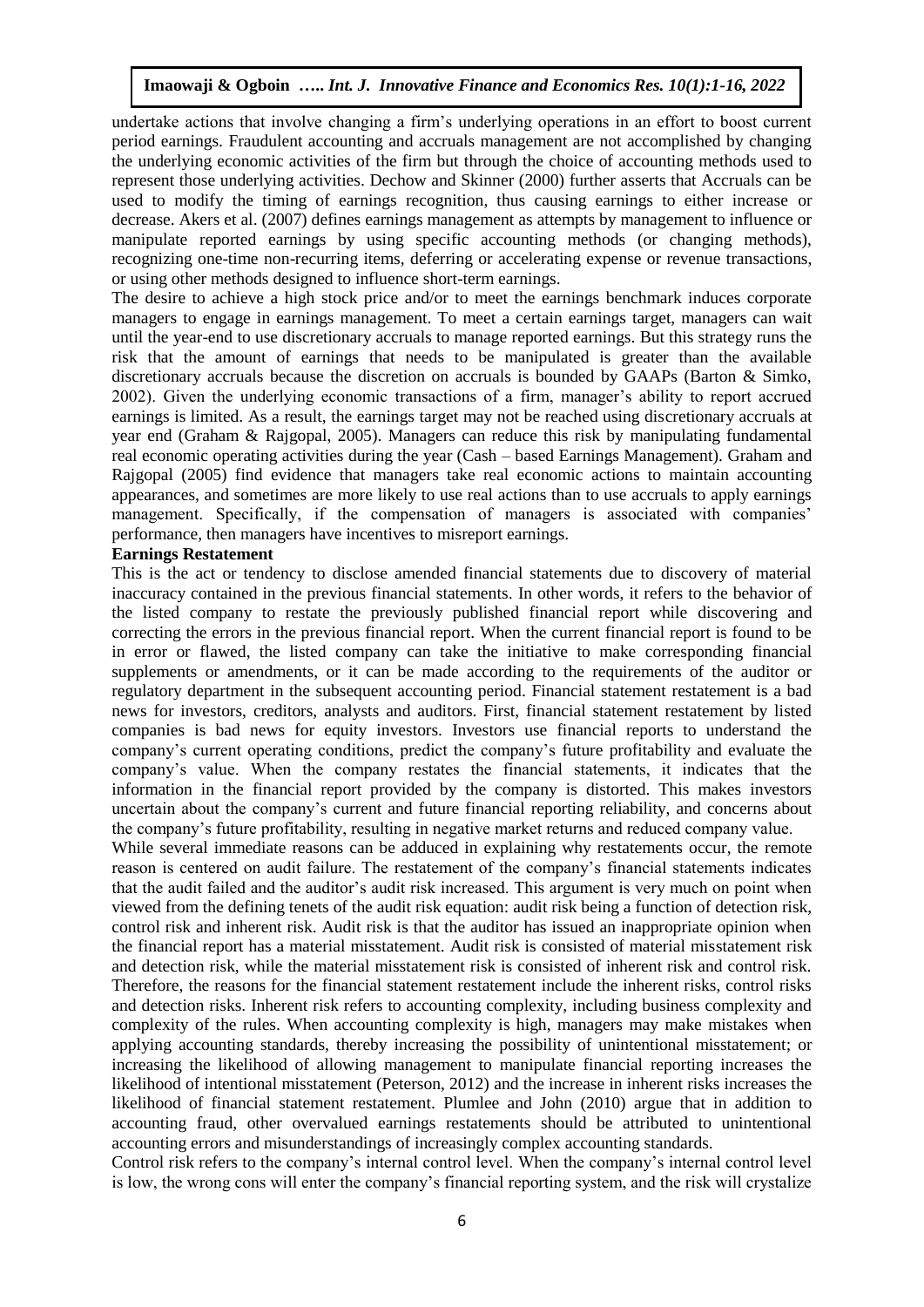in the form of misstatement. This will result in a higher likelihood of the financial statement restatement. Company's internal control defects are the most important reasons for financial restatement, (Yuan, et al., 2012). Other reasons include management's earnings manipulation and accounting, the ambiguity of the guidelines and the complexity of the business process. Another plausible reason, according to Romanus, et al. (2008), is engagement of industry-expert-auditor. Romanus et al. (2008) found that the auditor's industry expertise is mainly to reduce the accounting restatement affecting the core account. When the auditor is replaced by non-industry expertise, the probability of accounting restatement will increase. The consequence of earnings restatement can be far-reaching, from the perspective of listed firm. Anderson and John (2002) and Nguyen and Puri (2014) prove that the share price will drop significantly after the financial restatement announcement, resulting in a significant negative abnormal return.

Wilson (2008) and Chen et al. (2014) confirmed from the restatement of the content of earnings information that the company's earnings response coefficient will be significantly reduced after the financial statements are restated, which means that investors' confidence in the financial information system is received. The effect of restatement is reduced. The difference is that the former finds that the impact of restatement is short-lived, while the latter finds that the impact of restatement on investor confidence is long-term. Kravet et al. (2010), Nguyen and Puri (2014) found from the perspective of information risk and information asymmetry that the company's information risk factors and information asymmetry will increase significantly after financial restatement, reducing investors' future development of the company. Prospects for expectations will re-evaluate financial reporting information, require larger bid-ask spreads, and increase information costs. Scholars have also confirmed the negative effects of financial statement restatement on investors based on China's data.

He and Wei (2012) also found that the financial statement restatement led to an increase in market risk and uncertainty. Listed companies recounted the stock price decline during the announcement period, and the market's accumulated excess returns were significantly unresolved. It shows that financial statement restatement reflects the quality of accounting information lacking reliability and transparency, which increases the risk and uncertainty of future decision-making of investors. Zhao and Li (2016) used the standard deviation of the company's weekly excess return rate to measure the heterogeneity risk, and then proceeded to consider the impact of financial statement restatement on information asymmetry. They found that the financial statement restates the company's stock return heterogeneity risk significantly higher than the financial statement restatement. It also finds that the financial statement restates the company's product market competition performance and its securities market performance is significantly lower than the non-period financial statements.

#### **Theoretical Framework**

#### **Agency Theory**

Agency theory has its roots in economic theory exposited by Alchian and Demsetz (1972), and further developed by Jensen and Meckling (1976). The theory focuses on the consequences of separation of ownership and control (Bhimani, 2008). It highlights relationship between principals (e.g. shareholders) and agents (e.g. Management). The theory postulates that managers tend to pursue their selfish interests at the detriment of shareholders' interests, when shareholders (who are the owners or principals of the company) hire agents to perform work wherein the principals delegate the running of the business to agents (Clarke, 2004). Thus, agency problems can arise when one party (the 'principals') contracts with another party (the 'agents') to make decisions on behalf of the principals. Agency problems may occur as agents can hide information and manage firms in their own interest. According to Jensen and Meckling (1976), agency problem is concerned with the consumption of perquisites by managers and other types of empire building. (La Porta et al., 2000).Thus agency theory suggests that public company owners should always exercise cautious vigilance in delegating controlling authority to managers over the affairs of the company. This is why corporate governance is necessary to intricately align the interest of managers (i.e. the agents) to that of the shareholders (i.e. the principals).

In the agency theory shareholders expect the agents to act and make decisions in the principal's interest, but on the contrary, the agent may not necessarily make decisions in the best interest of the principals (Paddilla & Reguejo, 2000). They (agents) may be succumbed to self-interest, opportunistic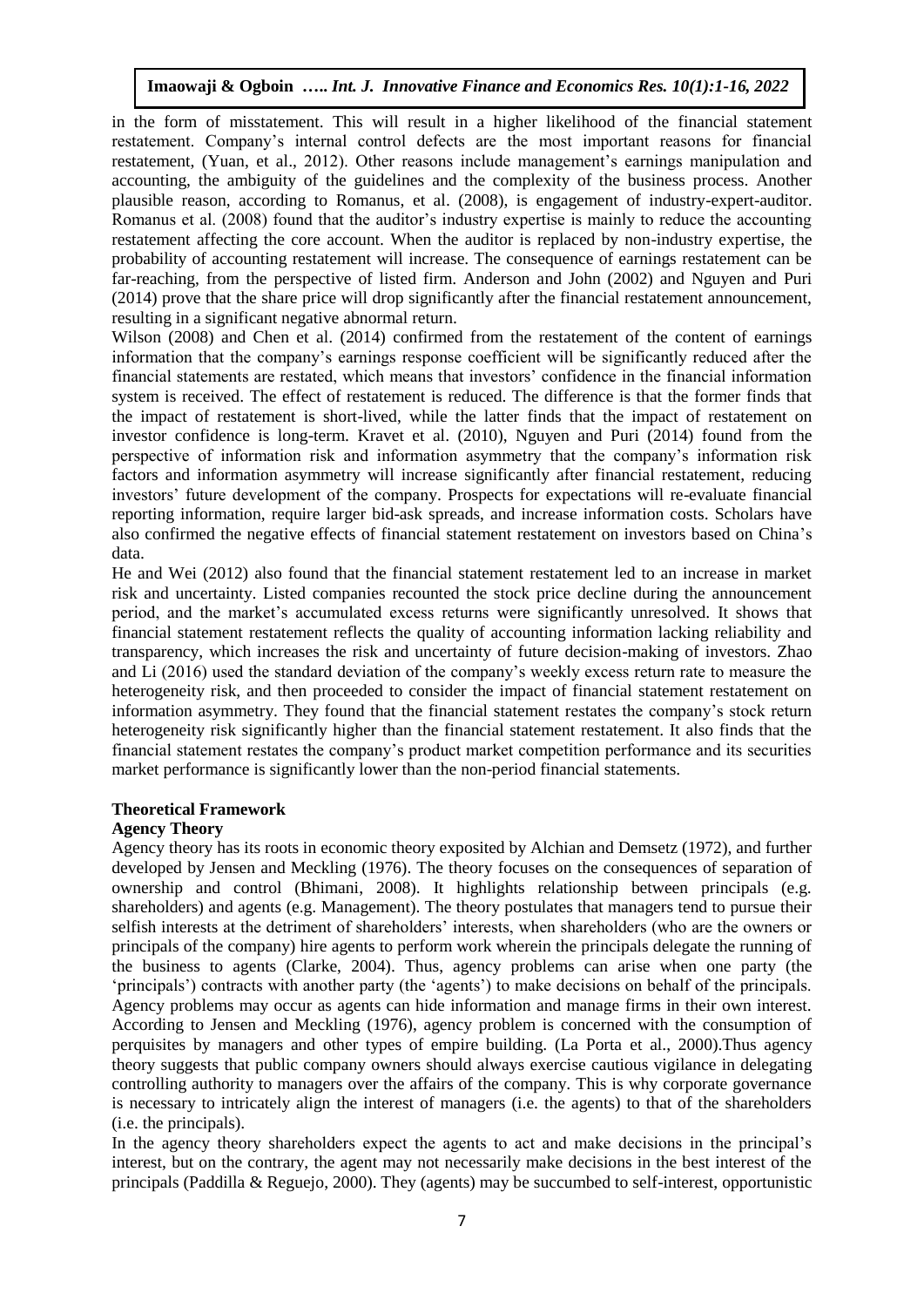behavior and falling short of congruence between the aspiration of the principal and the agent's pursuits. Thus, conflict of interest (agency problem) may occur as agent can hide information and manage firms in their own interest. Richardson (1998) noted that managers (agents) have an access to private information about the firm and its earnings which might not be available to the shareholders (principals). This is known as information asymmetry which can display itself in form of financial reports published by a firm. When information asymmetry is high, shareholders are unable to verify whether the published information represents the actual economic condition of the firm or not. Another short-coming of the principal – agent relationship is the agency cost.

Agency costs are costs incurred by principals in monitoring agency behavior because of lack of trust. According to Jensen and Meckling (1976) agency cost include monitoring expenditures by the principal such as auditing, budgeting control and compensation systems, bonding expenditures by the agents and the residual loss due to divergence of interests between the principal and the agent. The notion of problems arising from the separation of ownership and control in agency theory created the opportunity for the principal to institute monitoring functions to curtail the activities of the agent and ensure goal congruence where there is divergence of views and motives (Umobong & Ibanichuka 2017).

Agency model suggest that as a result of information asymmetry and self-interest, principals lack reasons to trust their agents and will seek to resolve those concern by putting in place mechanism to align the interest of agents with principals and to reduce the scope of information asymmetry and opportunistic behavior (Fama & Jensen, 1983). The relevance of agency theory to this study cannot be made more obvious than the scholarly submission of Daily et al. (2003) when they identify two major factors which influence the prominence of agency theory. Firstly according to Daily et al (2003), the theory is conceptual and simple one that reduces firm to two participants: managers and shareholders; and second, the theory suggests that employees or managers in firms can be self-interested

#### **Review of Empirical Literature**

Oserogho (2019) empirically examined the nexus before Corporate Governance Structure and real earnings management of listed firms in Nigeria using forty (40) quoted manufacturing firms in Nigeria over the period 2012 to 2017. Data was analyzed using multiple regression analysis and the result revealed that board independent, corporate governance and board gender are significant corporate governance variables that influence earnings management in Nigeria firms. Manukaji (2018) studied Corporate Governance and Income Smoothing in the Nigerian Deposit Money Banks. It was demonstrated that corporate governance is not effective in monitoring income smoothing. However, the study revealed a significant relationship between corporate governance and income smoothing in Nigerian deposit money banks. This positive relationship was supported by the earlier study of Nkanbia-Davies, et al. (2016), where there was a positive relationship was reported between corporate governance (corporate governance and independent directors) and accrual quality. However no relationship was established between independent audit committee and accrual quality in that study. This was in agreement with the study of Okoye, et al. (2016). The studies saw the need for strong governance standards for banks on the premise that increased governance quality leads to higher levels of investment as well as greater responsiveness of investment to growth opportunities.

Abu, et al. (2016) study used board characteristics as proxy for corporate governance. The study found foreign directors significantly and positively influencing the performance of deposit money bank in Nigeria, while home directors have negative significant effect. However, both executive directors, independent non-executive directors and women directors did not have any significant effect on banks performance in Nigeria.

Majiyebo, et al. (2018) used audit committee independence and audit committee size as proxies for corporate governance. The study found audit committee in dependence negative but significantly affecting financial reporting quality of listed deposit money banks in Nigeria. However, audit committee size exhibited no significant effect on the financial reporting quality of listed deposit money banks in Nigeria.

Adebiyi (2017) study, using discretionary accrual as proxy for quality of financial reporting; corporate governance , board independence and board meeting as corporate governance proxies found corporate governance and independence positively related while board meeting was negative. Hence the study established board composition as a key component of the quality of financial reporting, while the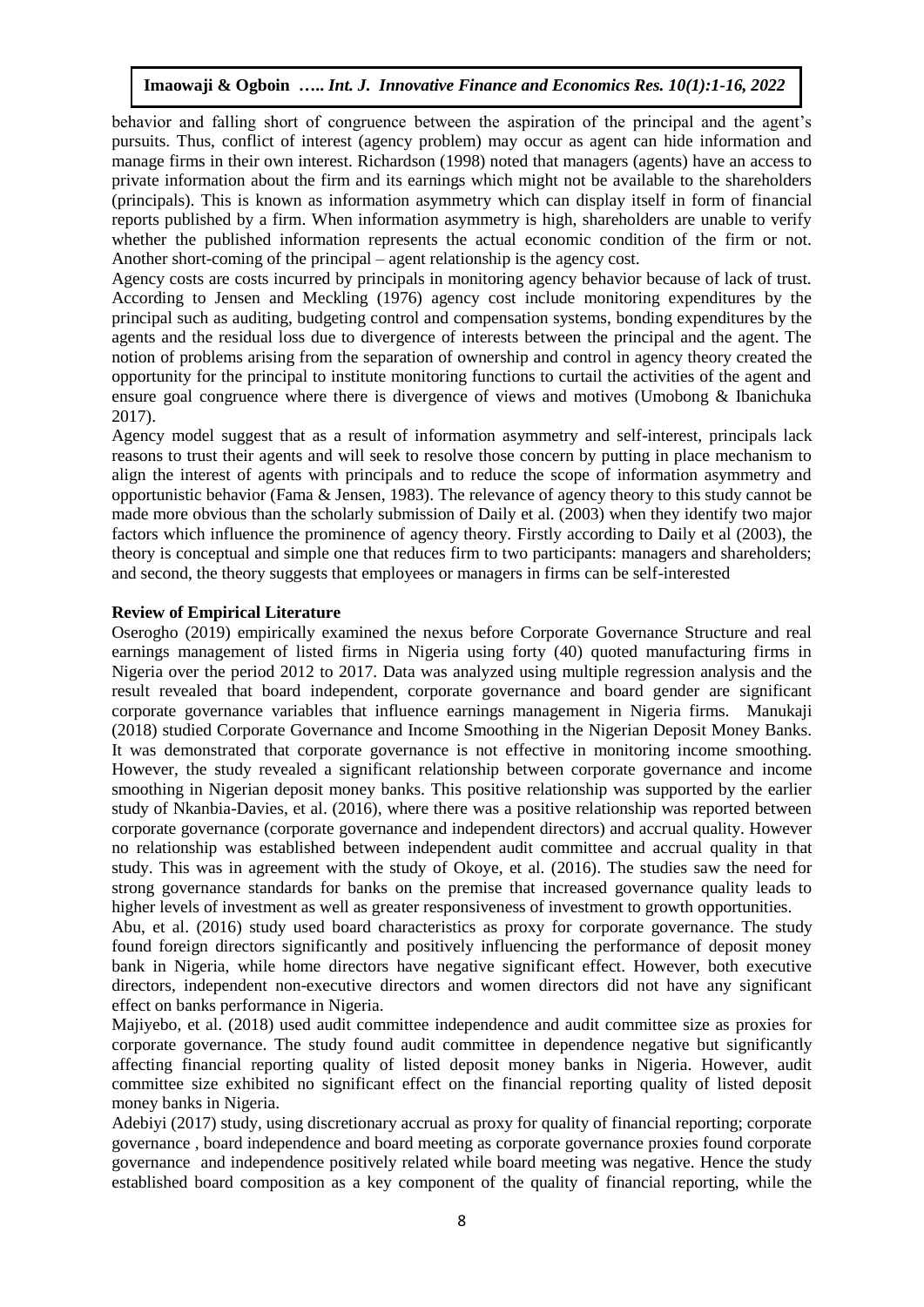meeting did not have any effect on the quality of financial reporting of deposit money bank in Nigeria.

Igodo (2017) also found board meetings having negative effect on earnings management. Also, board gender and institutional ownership also relate negatively with earnings management. Audit committee meeting, on the other hand, exhibited positive effects on earnings management. Firm size, used as the control variable, also affected earnings management positively. The findings support the application of corporate governance principles as motivating factor used to ensure quality earnings management practice in Nigerian food product firms.

Olaoye and Adewumi (2020) examined the effect of corporate governance and earrings management of listed deposit money banks in Nigeria for the period 2006 – 2015. The data was extracted from the annual reports of these listed banks. Descriptive statistics, Pearson correlation and regression techniques were used for the analysis. They found the engagement of the service of reputable audit firms having a positive but insignificant effect on the earnings management of the sampled banks while corporate governance exhibited negative and insignificant effect on their earnings management. However, independent directors on the board and leverage have a negative but significant effect on earnings management of Deposit Money Banks in Nigeria.

Bourkhis and Najar (2017) investigated ownership and regulation on bank earnings in Middle East and North Africa with a sample of 158 banks comprising 44 Islamic banks and 114 conventional banks from 2000 to 2013. The proxies for earnings quality include earnings persistence, cash flow predictability, income smoothing through loan provision and small positive net income and findings suggested that all the measures of earnings quality are high for listed and widely held banks while that of the state-owned banks is of less quality. However, the Islamic banks earnings were significantly higher than the conventional banks. This study revealed that earnings quality is improved, thereby reducing earnings management in firms by using tighter supervision even when there is large shareholding.

#### **3. METHODOLOGY**

The researcher adopts triangulation approach (the combination of nomothetic and ideographic approaches) as the philosophical underpinning for this study. This study adopted co-relational and expost facto research design to investigate the relationship between Corporate Governance Structure and earning management listed healthcare firms in Nigeria. The population includes 13 listed healthcare companies on the Nigeria Stock Exchange as at 30 December, 2019. Using convenience sampling, a panel data from eight (8) healthcare companies that are listed on the Nigerian Stock Exchange were collected from 2010 to 2019. Inferential analyses were done using Ordinary Least Squares and Pearson's Produce Moment Correlation analysis techniques, based on 5% level of significance.

#### **4. RESULTS AND ANALYSIS**

#### **4.1 Descriptive Analysis**

The descriptive findings of the interaction of corporate governance structure components (board independence, and board meeting frequency) and earnings management are reported in Table 4.1. The relationship between board independence, audit committee independence and board meeting frequency and earnings management was investigated by testing the significance of their mean differences. The result in Table 4.1 shows that the mean differences between components of corporate governance structure and earnings management are high and significant, thus providing a clue of a positive association between components of corporate governance structure and earnings management.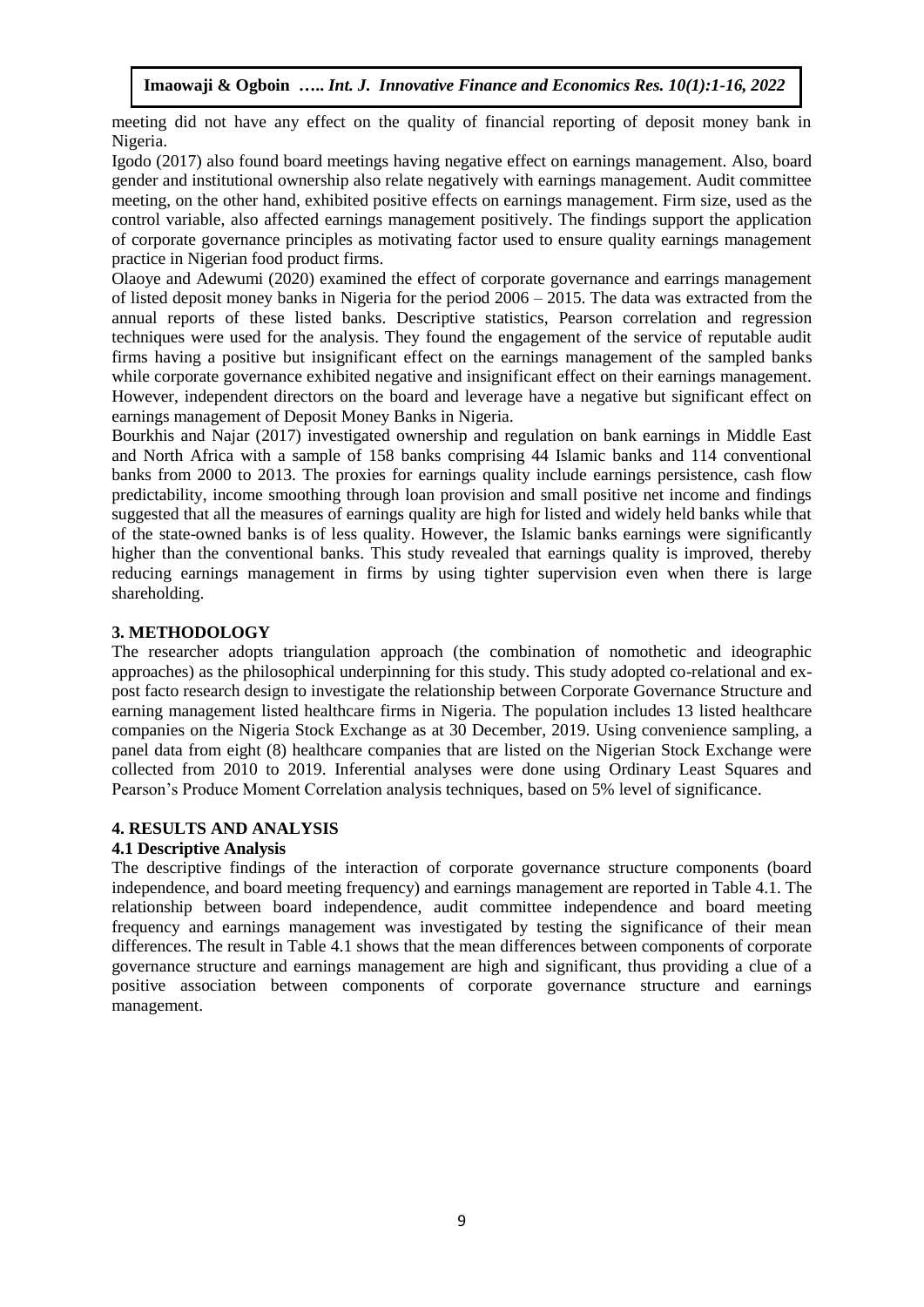| Imaowaji & Ogboin  Int. J. Innovative Finance and Economics Res. 10(1):1-16, 2022 |  |  |  |  |  |  |
|-----------------------------------------------------------------------------------|--|--|--|--|--|--|
|-----------------------------------------------------------------------------------|--|--|--|--|--|--|

|                               | BI       | BMF    | EM     |
|-------------------------------|----------|--------|--------|
| Mean                          | 23.94    | 19.26  | 11.88  |
|                               |          |        |        |
| Std. Error of Mean            | .292     | .453   | .279   |
| Std. Deviation                | 3.664    |        |        |
|                               |          | 5.877  | 3.647  |
| Variance                      | 14.903   |        |        |
|                               |          | 32.538 | 13.298 |
| <b>Skewness</b>               | $-1.834$ |        |        |
| <b>Std. Error of Skewness</b> | .173     | -.458  | $-670$ |
|                               |          | .173   | .173   |
|                               |          |        |        |
| <b>Sum</b>                    | 4569     | 3869   | 2574   |

**Table 4.1. Components of Corporate Governance Structure and Earnings Management (n=80)**

|        |      | Source: SPSS Window Output, Version 22.0 (2021)                                  |
|--------|------|----------------------------------------------------------------------------------|
| Notes: | BI — | $=$ Board Independence                                                           |
|        |      | $BMF =$ Board Meeting Frequency                                                  |
|        |      | $EM = Earnings Management$                                                       |
|        |      | Board independence appear to score higher on all dimensions of differentiation g |

Board independence appear to score higher on all dimensions of differentiation grounded on the mean value of 23.94 analogous to board meeting frequency which have mean of 19.26. Table 4.1 denotes that the mean score of earnings management (11.88). They all have rational dispersions. The standard error of mean as depicted in the table insinuates a harmonious component of corporate governance structure relating to earnings management. The standard error of mean are board independence (.296), board meeting frequency (.453) and earnings management (.279). Their standard deviations are also coherently significant with board independence (3.664), board meeting frequency (5.877) and earnings management (3.647). Board meeting frequency insinuates a higher variation with 32.538 than board independence with 14.903. From the sum and mean as depicted in Table 4.1, it is crystal clear to articulate that health care companies' emphasis on earnings management is as a result of high consideration of board independence as an attainable solution that can beget several benefits for companies with profound analytic results.

#### **4.2 Testing of Hypotheses**

#### **Hypothesis one**

**Ho1**: Board independence of listed healthcare companies in Nigeria does not have significant influence on the probability of their earnings restatement

| Table 4.2: Pearson's Product Moment Correlation (PPMC) Result for Hypothesis one |                            |                    |                             |  |  |
|----------------------------------------------------------------------------------|----------------------------|--------------------|-----------------------------|--|--|
|                                                                                  |                            | <b>Board</b>       | <b>Earnings Restatement</b> |  |  |
| <b>Variables</b>                                                                 |                            | Independence       |                             |  |  |
| <b>Earnings</b>                                                                  | Pearson Correlation        |                    | .681 <sup>xx</sup>          |  |  |
| <b>Restatement</b>                                                               | $Sig. (2-tailed)$          |                    | 0.000                       |  |  |
| <b>Board</b>                                                                     | <b>Pearson Correlation</b> | .681 <sup>xx</sup> |                             |  |  |
| Independence                                                                     | Sig. (2-tailed)            | 0.000              |                             |  |  |

## **Table 4.2: Pearson's Product Moment Correlation (PPMC) Result for Hypothesis one**

\*\*Correlation significant at the 0.01 levels (2-tailed).

## **Source: SPSS Window Output, Version 22.0 (2021).**

From the result, the high PPMC value of **0.**681<sup>xx</sup>shows that there is strong correlation between board independence and earnings restatement, and correlation is significant at 0.000. We therefore conclude that there is a significant relationship between board independence and earnings restatement.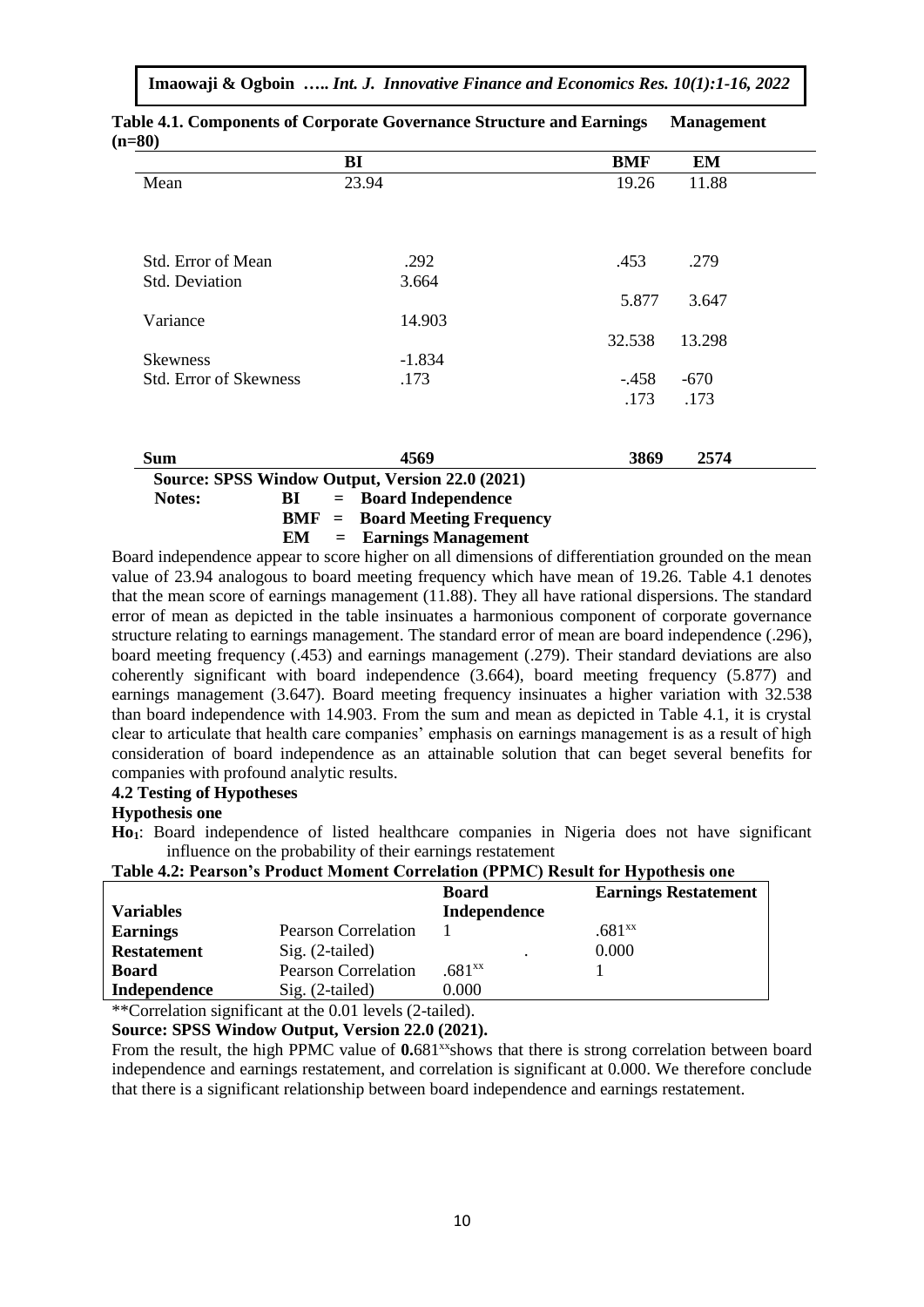#### **Table 4.3: Relationship between Board Independence on Earnings Restatement** *(N=80).*

| Model |      |         |                                               | R Square Adjusted R Square Std. Error of the estimate |  |
|-------|------|---------|-----------------------------------------------|-------------------------------------------------------|--|
|       | .681 | 464 - 1 | 459                                           | .2.391                                                |  |
|       |      |         | a. Predictors: (Constant), Board Independence |                                                       |  |

b. Criterion: Earning Restatement

#### **Source: SPSS Window Output, Version 22.0 (2021).**

Given that for hypothesis one, the significant is .000 which is less than 0.05; there is a significant influence of board independence on earnings reinstatement. The researcher also used ANOVA to test the hypothesis in this section. The results were presented in table 4.9.

#### **Table 4.4: One way ANOVA for the difference in mean between Board Independence and Earnings Reinstatement** *(N=80).*

|                        | Sum of Squares Df |         | Mean Square |        | Sig.  |  |
|------------------------|-------------------|---------|-------------|--------|-------|--|
| Between Groups 485.482 |                   |         | 485.482     | 84.925 | .0000 |  |
| Within Groups          | 560.228           | 795.717 |             |        |       |  |
| Total                  | 1045.710          | 80      |             |        |       |  |
|                        |                   |         |             |        |       |  |

a. Criterion: Earnings reinstatement

b. Predictor: Board independence

#### **Source: SPSS Window Output, Version 22.0 (2021).**

Table 4.4 shows that there is difference in mean between board independence and earnings reinstatement of listed health care companies in Nigeria F(dfB,dfw) =F(80,1) =84.925, p<0.05. This agrees with the regression result in table 4.3.

#### **Hypothesis Two**

**H02**: Board Meeting frequency of listed healthcare companies in Nigeria does not have significant influence on the probability of their earnings reinstatement.

#### **Table 4.5: Pearson's Product Moment Correlation (PPMC) Result for Hypothesis Two**

| <b>Board</b>                                                                | <b>Meeting</b> Earnings Restatement |
|-----------------------------------------------------------------------------|-------------------------------------|
| <b>Variables</b><br><b>Frequency</b>                                        |                                     |
| <b>Earnings</b><br><b>Pearson Correlation</b>                               | .810 <sub>xx</sub>                  |
| $Sig. (2-tailed)$<br><b>Restatement</b>                                     | 0.000                               |
| .810 <sup>xx</sup><br><b>Pearson Correlation</b><br><b>Board</b><br>meeting |                                     |
| $0.000\,$<br>frequency<br>$Sig. (2-tailed)$                                 |                                     |

#### **Source: SPSS Window Output, Version 22.0 (2021).**

From the result, the very high PPMC value of  $0.810<sup>xx</sup>$  shows that there is very strong correlation between board meeting frequency and Earnings restatement, and correlation is significant at 0.000. We therefore conclude that there is very strong and significant relationship between board meeting frequency and earnings restatement.

|                             |                                                                                                                                        | Table 4.6: Influence of Board Meeting Frequency on Earnings Reinstatement | $(N=80)$ . |
|-----------------------------|----------------------------------------------------------------------------------------------------------------------------------------|---------------------------------------------------------------------------|------------|
| $\mathbf{M}$ 11 DD $\alpha$ | $\blacksquare$ $\blacksquare$ $\blacksquare$ $\blacksquare$ $\blacksquare$ $\blacksquare$ $\blacksquare$ $\blacksquare$ $\blacksquare$ |                                                                           |            |

Model RR Square Adjusted R Square Std. Error of the estimate 1 .810 .656 .653 .50668

a. Predictors: (Constant), Board Meeting Frequency

b. Criterion Variable: Earnings Reinstatement

#### **Source: SPSS Window Output, Version 22.0 (2021).**

Given that for hypothesis five, the significant is .000 which is less than 0.05; there is a significant, influence of board meeting frequency on earnings reinstatement. The researcher also used ANOVA to test the hypothesis in this section. The results are presented in table 4.7.

#### **Table 4.7: One way ANOVA for the difference in mean between Board Meeting Frequency and Earnings Reinstatement** *(N=80).*

|                | $r$ requestly and Earnings Neural denotes $(r) = o(r)$ . |    |             |         |       |  |  |
|----------------|----------------------------------------------------------|----|-------------|---------|-------|--|--|
|                | Sum of Squares Df                                        |    | Mean Square | F       | Sig.  |  |  |
| Between Groups | 55.771                                                   |    | 55771       | 281.139 | .0000 |  |  |
| Within Groups  | 23.849                                                   | 79 | 257         |         |       |  |  |
| Total          | 100.94                                                   | 80 |             |         |       |  |  |

a. Criterion variable: Board Meeting Frequency

b. Predictor: Earnings reinstatement

**Source: SPSS Window Output, Version 22.0 (2021).**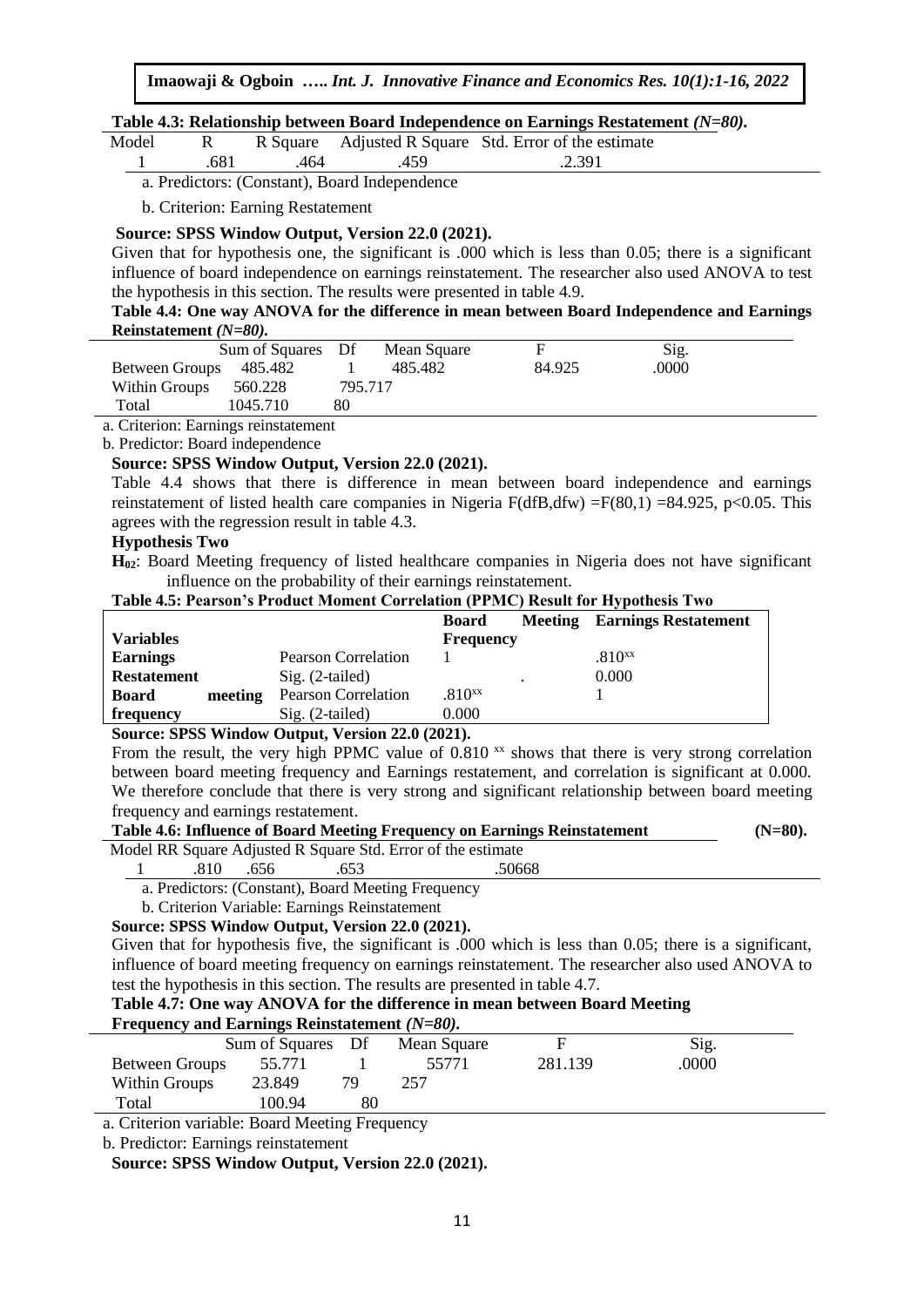Table 4.7 shows that there is difference in mean between board meeting frequency and earnings reinstatement of listed healthcare companies in Nigeria F (dfB,dfw) =F(80,1) =281.139, p<0.05. Significant value is  $0.01$ , r  $(1, 80)$ . This agrees with the regression result in table 4.5.

#### **4.3 SUMMARY AND DISCUSSION OF FINDINGS**

#### **Board Independence and Earnings Management**

The result of our analysis is significant to the subject matter and directly to our model expectations (*a priori* expectations) and completely supported the Agency theory. From our analysis, both of the two hypotheses concerning board independence and earnings management were confirmed to have significant relationship. Specifically, we found out that board independence was significantly related to earnings restatement. This implies that nonexecutive directors' monitoring activity is enough deterrence to put management's earnings restatement tendency under check. This result implies that monitoring activities of outside directors are able to check against management's discretionary accounting practices, thus confirming the postulations of Fama and Jensen (1983). Fama and Jensen (1983) argued that a board comprising majority of outside directors have the tendency of reducing agency conflict as they provide effective monitoring tool to the board. The premise of their argument is that boards are needed to monitor and control the actions of directors due to latter's opportunistic behavior (Jensen & Meckling, 1976). This finding is consistent with the works of Egbunike et al., (2015), Imoleayo et al. (2016), Olatunde and Fumilayo (2019), however sharply deviates from the findings of Abata and Migiro (2017), and Jaggi & Leung (2007). The study by Jaggi and Leung (2007) provided evidence of insignificant relationship between proportions of non-executive directors and accrual quality in high family-ownership samples of Hong Kong listed firms which suggest that the monitoring effectiveness of independent directors is reduced in family controlled firms. The result may be different if the study includes other firms not only family controlled firms because the independent directors are selected based on merit rather than family consideration.

#### **Board Meeting Frequency and Earnings Management**

Results from both bivariate and multivariate analyses almost completely supported each other in terms of the respective surrogacy of both measures of earnings management. The only area of divergence is under bivariate analysis where the relationship differs in terms of their strengths on both proxies. This supports the findings of Eluyela et al. (2018) which shows the positive association between board meetings frequency and firm performance. Xie et al. (2003) opine that the more board meetings, the more time is devoted to issues such as earnings management and vice versa. However, It is argued that the board activity is a function of firm size, where the larger the firm, the more complex the firm which, in turn, needs more time consumed in the decision making process due to the information complexity in such organizations. The impact of board meeting frequency on earnings management is an important issue in transition literature, this study saw the relationship of board meetings frequency and earnings management from a different view where the board meetings frequency are not necessarily useful because the more the board meets, their earnings is being affected. This means that frequency of board meeting results in high energy cost, travel expenses and other expenses incurred for such meetings.

#### **5. CONCLUSION AND RECOMMENDATION**

In conclusion, it was found that board independence of listed healthcare companies in Nigeria significantly influence the probability of their earnings restatement. Contrary to expectation on the correlate between board meeting frequency and earnings management, it was found that there exists significant positive relationship between board meeting frequency and earnings restatement probability of listed healthcare companies in Nigeria.

In line with the findings of the study, the following recommendations are made:

- 1. Listed healthcare companies should ensure adequate and rewarding remuneration package to attract and retain industry-experienced independent professionals to serve on their boards in non-executive capacity. Having independent non-executive directors in the boards of these companies enhance not only their transparency and disclosure quality, but will also energize the monitoring capacity and effectiveness of the board.
- 2. Board meetings should be regulated in order not to create room for waste of man hour.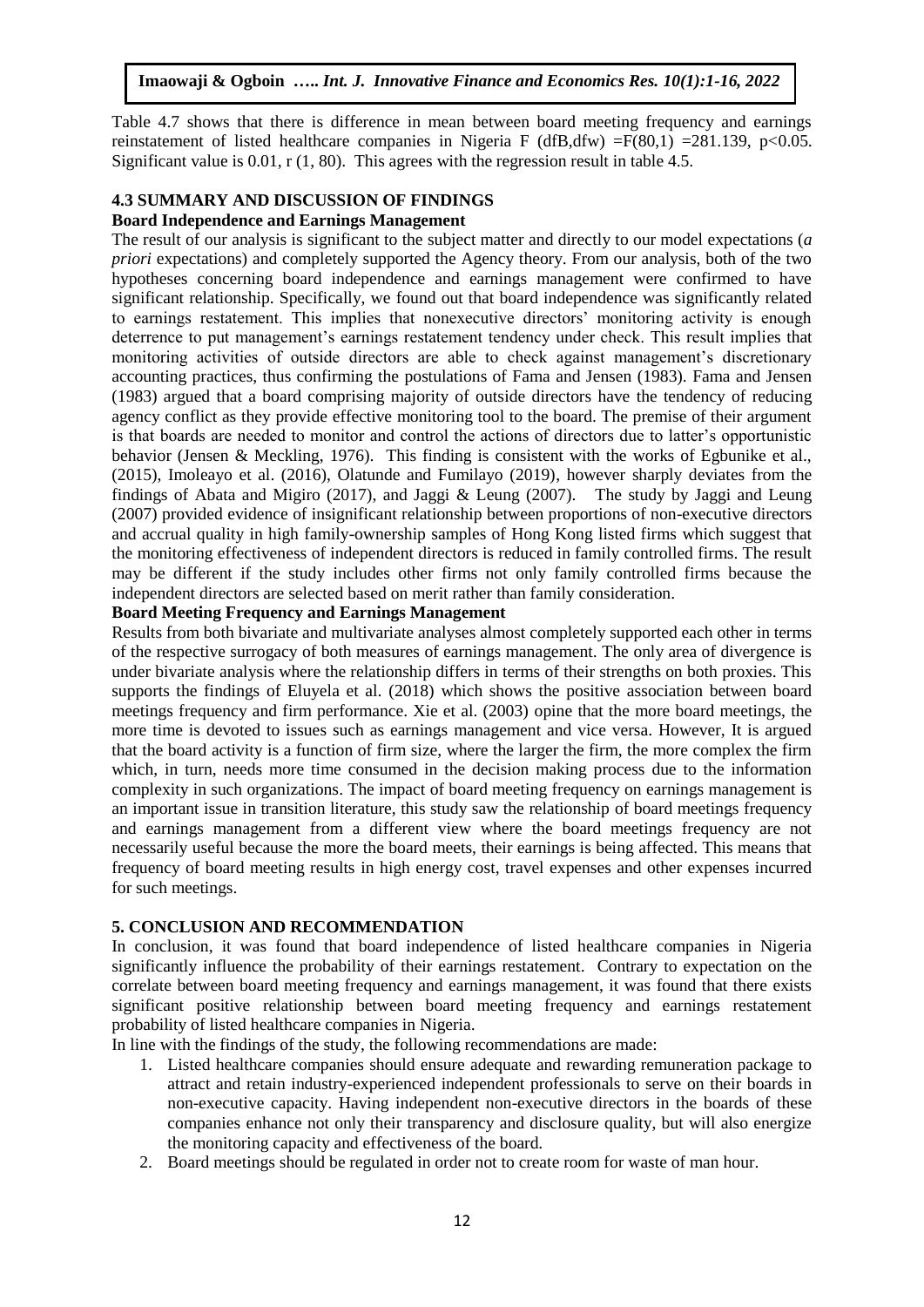#### **Contribution to Knowledge**

This study has contributed to knowledge in at least three ways. Firstly, the joint evaluation of two distinct dimensions of Corporate Governance Structure in modeling one respective attribute of earnings management for a listed Nigerian healthcare industry is novel. Secondly, for Corporate Governance Structure nexus to earnings management, this study contributes to knowledge by utilizing pre and post IFRS data, thereby offering the platform to evaluate the response variable without risk of GAPP-bias, while studying the healthcare companies. Thirdly, in addition to stringent robustness tests for compliance with econometric requirements, this study employed parallel form of reliability test whereby two inferential approaches were adopted to ensure that both approaches corroborate each other in conclusions, thus strengthening reliability and validity.

#### **REFERENCES**

- Abata, M.A., & Migiro, S.O. (2016). Corporate governance and management of earnings: Empirical evidence from selected Nigerian listed companies. *Investment Management and Financial Innovations*, *13*(2), 189-205.
- Abu S.O. Okpeh A.J. & Okpe J. (2016). Board characteristics and financial performance of deposit money banks in Nigeria. *International Journal of Business and Social Science, 7*(9), 159- 173
- Adebiyi, W.K. (2017). Board composition and financial reporting quality of deposit money banks in Nigeria. *International Journal of Innovative Finance and Economic Research*, *5*(4), 97-104.
- Adegbie, F.F., & Fofah, E.T. (2016). Ethics, corporate governance and financial reporting in the Nigerian banking industry: *Global role of International Financial Reporting Standards. Accounting and Finance Research*, *5*(1), 50-63.
- Akers, M.D. Giacomino, D.E., & Bellovary J.L. (2007), "Earnings management and its Implications", *The CPA Journal, 79*(8), 64-68.
- Al-Azeez, H.A.R, Sukoharsono, E.G., Roekhudun, & Andayani, W. (2019). The impact of board characteristics on earnings management in the international oil and gas corporations. *Academy of Accounting and Financial Studies Journal 23*(1), 1-26.
- Alchian, A.A., & Demsetz, H. (1972) Production, information costs and economic organisation. *American Economic Review*, *62,* 772-795.
- Anderson, K.L & John, I (2002). The effect of IOK restatements on firm value, information Asymmetries, and investor's Reliance on Earnings, Business. *Review of Accounting studies* 9, 333-357.
- Asogwa, C.I., Ofoegbu, G.N., Nriam, J.I., & Chukwunwike, O.D. (2019). Effect of corporate governance board leadership models and attributes on earnings quality of quoted Nigerian companies.
- Barton, J., & Simko, P.J. (2002). The balance sheet as an earnings management constraint. *The Accounting Review*, *77* (1-5), 1-27.
- Beasley, M.S. (1999). An empirical analysis of the relation between the board of directors composition and financial statement fraud. *The Accounting Review 71* (4), 443-465.
- Bhimani, A. (2008). Making corporate governance count: The fusion of ethics and economic rationality. *Journal of Management and Governance, 12*(2), 135-147.
- Boone, A., Laura, F., Jonathan, K., & Charu, R. (2005).The determinants of corporate governance and composition: *An empirical analysis, working paper*.
- Bourkhis, K., & Najar, M.W. (2017). The effect of ownership and regulation on bank earnings quality: An investigation of the conventional and Islamic banks in MENA region. *European Journal of Islamic Finance*, *6*, 1-16.
- Carcello J.V, Dana, R.H, Terry L.N., & Richard, A.R (2002). Board characteristics and audit fees. *Journal of Contemporary Accounting Research 19*(3), 365-384.
- Chen, X., Cheng, Q. & Lo, A.K. (2014). Is the Decline in the Information Content of Earnings Following Restatements Short-Lived.*The Accounting Review, 89*, 177-207.
- Clark, T. (2004). *Theories of corporate governance: The philosophical foundations of corporate governance*. Routledge.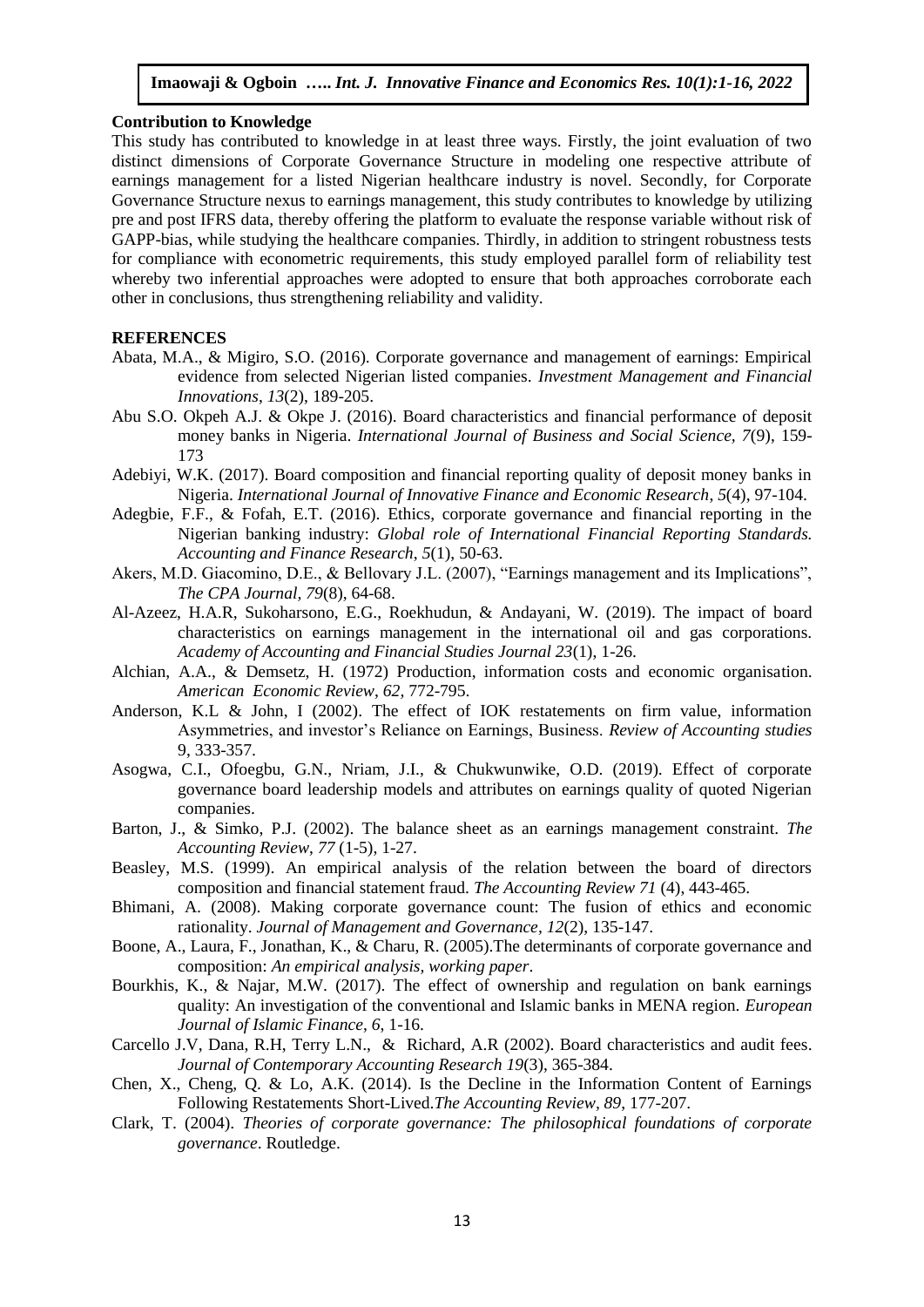- Daghsni, O., Zouhayer, M., & Mbarek, K.B.H (2016) Earnings management and board characteristic: evidence from French listed firms. *Arabian Journal of Business and Management Review.6*(5), 1-9.
- Daily, C.M., Dalton, D.R., & Canella, A.A. (2003). Corporate governance: Decades of dialogue and data. *Academy of Management Review*, *28*(3), 371-382.
- Davidson, R., Godwin Stewart. J., & kent, P. (2005). Internal governance structures and earnings management. *Journal of Accounting & Finance 45*(2), 241-267.
- Dechow, P.M., & Skinner, D.J. (2000). Earnings management: reconciling the views of accounting academics, practitioners and regulators, *Accounting Horizons*, *14* (2) (June), 235 – 250.
- Dunn, D.J. (1987). Directors aren't doing their jobs. *Fortune* (March) 117–119.
- Egbunike, A.P., Ezelibe, C.P., & Aroh, N.N. (2015). The influence of corporate governance on earnings management practices: A study of some selected quoted companies in Nigeria. *American Journal of Economics, Finance and Management, 1*(5), 482-493.
- Eluyela, D.F., Akintimehin, O.O., Okere, W., Ozordi, E., Osuma, G.O., Ilogho, S.O., & Oladipo, O.A. (2018). Board meeting frequency and firm performance: Examining the nexus in Nigerian deposit money banks *Heliyon 4*, 1-14.
- Fadzilah, N. S. B. (2017). Board of directors' characteristics and earnings management of family owned companies. *International Journal of Accounting & Business Management*. *5*(2), 68- 83.
- Fama, E., & Jensen, M, (1983). Separation of ownership and control. *Journal of Law and Economics*, *26*: 301–325.
- Firstenberg, P.B., & Malkiel, B.G. (1980) Why corporate boards need independent directors, *Management Review* (April), 26-38.
- Fodio, I.F., Ibikunle, J., & Oba, V.C., (2013). Corporate Governance Mechanisms and Reported Earnings Quality in Listed Nigerian Insurance Firms. *International Journal of Finance and Accounting, 2*(5), 279- 286.
- Francis, B.B., Hasan, I., & Wu, Q. (2012). Do corporate boards affects firm performance? New evidence from the financial crisis. *Bank of Finland Research Discussion* Paper No. 11/2012.
- Ghosh, S. (2007). Board diligence director business and corporate governance: an empirical analysis for India. *Review of Applied Economics*, *3*(1-2), 91-104.
- Gillan, S.L., Hartzell, J.C., & Starks, L.T. (2007). Tradeoffs in corporate governance: Evidence from board structures and charter provisions. www.law.yale.edu/documents/pdf/CBL/starks\_paper.pdf
- Gonzaleez J.S. & Garcia-meca, E. (2014). Does corporate governance influence earnings management in Latin American market? *Journal of Business ethick, Springer 12*(3) 419-440
- Graham, J.R., & Rajgopal, S. (2005). The economics implications of corporate financial reporting. *Journal of Accounting and Economics 40*(1-3), 3-73.
- Hashin H.A., & Susela, D. (2008). Board characteristics, ownership structure and earnings quality: *Malaysian Evidence Research In Accounting In Emerging Economics*,*12* (2)95-104.
- He, J., & Wei, M. (2012). Control rights, media, and market governance effects: Perspective of financial report restatements. *Accounting Research, 4*, 36-43.
- Healy, P. M., & Wahlen, J. M (1999). A review of the earnings management literature and its implications for standard setting. *Accounting Horizons, 13*(4), 365 – 383.
- Heirany, F., Sandrabadi, A.N., & Mehrjordi, F.F. (2013). Investigating the effects of corporate governance mechanisms on the quality of accounting profit. *International Journal of Academic Research in Accounting, Finance and Management Studies*, *3*(3), 315-328.
- Igbodo, O. (2017). Corporate governance mechanisms and earnings management in Nigerian food product companies. *Journal of Administrative and Business Studies* 2017, *3*(1): 1-9.
- Ikom, M.A. & Chukwu A.C. (2017). Production constraints in recession: A study of selected quoted pharmaceutical companies in Nigeria. *European Journal of Business and Innovation Research 15*(5), 1-12.
- Imoleayo, O.F, Omolehinwa, E., Mukoro, D.O., & Egbide, B.E. (2016). Earnings management and board structure. DOI 10.1177/21582440 16667992.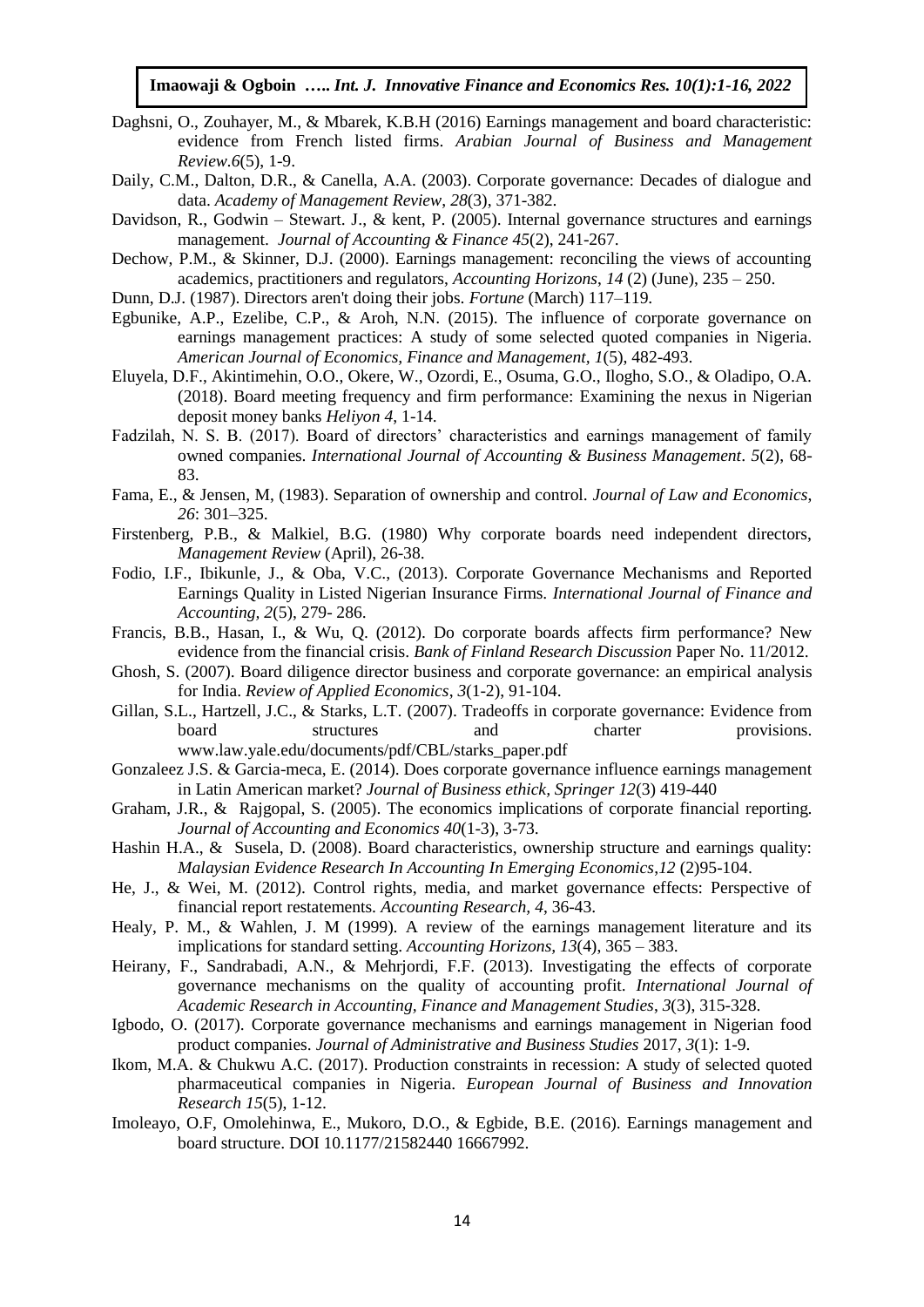- Jaggr, B. & Leung, S. (2007). Impact of Family Dominance on Monitoring of earnings management by Audit Committee: Evidence from Hong Kong. *Journal of International Accounting, Auditing and Taxation, 16*(1), 27-50.
- Jensen, M. C., & Meckling, W. H. (1976). Theory of the firm: managerial behaviour agency costs and capital structures. *Journal of Financial Economics*, *3*(12), 305-360*.*
- Johl, S.K., Kaur, S. & Cooper, B.J. (2015). Board characteristics and firm performance: evidence from Malaysian public listed firms. *Journal of Economics and Business Management*. *3*(2), 239-243.
- Kankanamage, C.A. (2015). The relationship between board characteristics and earnings management: Evidence from Sri Lankan listed companies. *Kelaniya Journal of Management,4*(2), 36-43.
- Kravet, T. & Shevlin, T. (2010) Accounting restatements and information risk. *Review of Quantitative Finance and Accounting*, *15*, 264-294.
- La Porta, R., Lopez-de-Silanes, F., Shleifer, A., & Vishny, R. (2000). Investor protection and corporate governance. *Journal of Financial Economics*, *58*, 3-27.
- Lee, Y. (2013). Can independent directors improve the quality of earnings? Evidence from Taiwan. *Advances in Management and Applied Economics, 3*(3), 45-66.
- Lev. B (1989) on the usefulness of earnings and earnings research: Lessons and directions from two decades of empirical research. *Journal of accounting research. 2(7)*, 153-172.
- Lin, J. W., & Hwang, M.I. (2010) Audit quality, corporate governance and earnings management: A Meta-Analysis. *International Journal of Auditing*. *14*, 57-77.
- Maassen, G.F. (1999). An international comparison of corporate governance models (Amsterdam: Spencer Stuart).
- Majiyebo, J.O., Okpanachi, J. Nyor, Terzunagure and Adebenage, O.Y. (2018). Effect of audit committee tenure on financial reporting quality of listed deposit money banks in Nigeria, *European Scientific Journal, 14*(4), 58-78
- Manukaji, I. (2018). Corporate governance and income smoothing in the Nigerian deposit money banks. *International Journal of Business & Law Research 6*(1),27-38
- Mohamed, S.Z. & Kamdah A. (2016). The Effect of non-financial performance measurement system on firm performance. *International Journal of Economics and Financial Issues 6 (656): 50- 54.*
- Nguyen, D. & Puri, T.N. (2014) Information asymmetry and accounting restatement NYSE-AMEX and NASDAQ evidence. *Review of Quantitative Finance and Accounting, 43*, 211-244.
- Nkanbia- Davis, L. O., Gberegbe, F. B., Ofurum, C. O., & Egbe, S. (2016). Corporate governance and earnings quality of listed banks in Rivers state. *International Journal of Business and Management Invention, 5*(7), 29-33.
- Nkanbia- Davis, L. O., Gberegbe, F. B., Ofurum, C. O., & Egbe, S. (2016). Corporate governance and earnings quality of listed banks in Rivers state. *International Journal of Business and Management Invention, 5*(7), 29-33.
- Okoye, L.U. Avbuovan, G.O., Achugamonu, U & Arghan, I., (2016). Impact of Corporate Governance on the Profitability of the Nigerian Banking Sector., *Esut Journal of Accountancy J. (1), 281-292*.
- Olaoye, F.O. & Adewumim, A.A. (2020). Corporate governance and the earnings quality of Nigeria firms. *International Journal of Financial Research, 11*(5), 161-171.
- Olatunde, O.J., & Oluwafunmilayo, A.E. (2019). Corporate governance on earnings management in listed deposit money bank in Nigeria. *International Journal of trend in Scientific Research and Development,4*(1), 1-10.
- Oserogho, I.F.A. (2019). Corporate governance structure and real earnings management of listed firms in Nigeria. *Advances in Management*. *18*(2), 154-169.
- Paddella, J. & Reguejo, A. (2000). The cost and benefits of the strict protection of creditors right. Theory and evidence 103 working paper.
- Peterson, K. (2012). Accounting complexity misreporting and the consequences of misreporting. *Review of Accounting Studies 17*, 72-95.
- Plumlee, J., & John, A. (2010). The relationship between expected returns, realized returns and firm risk characteristics.